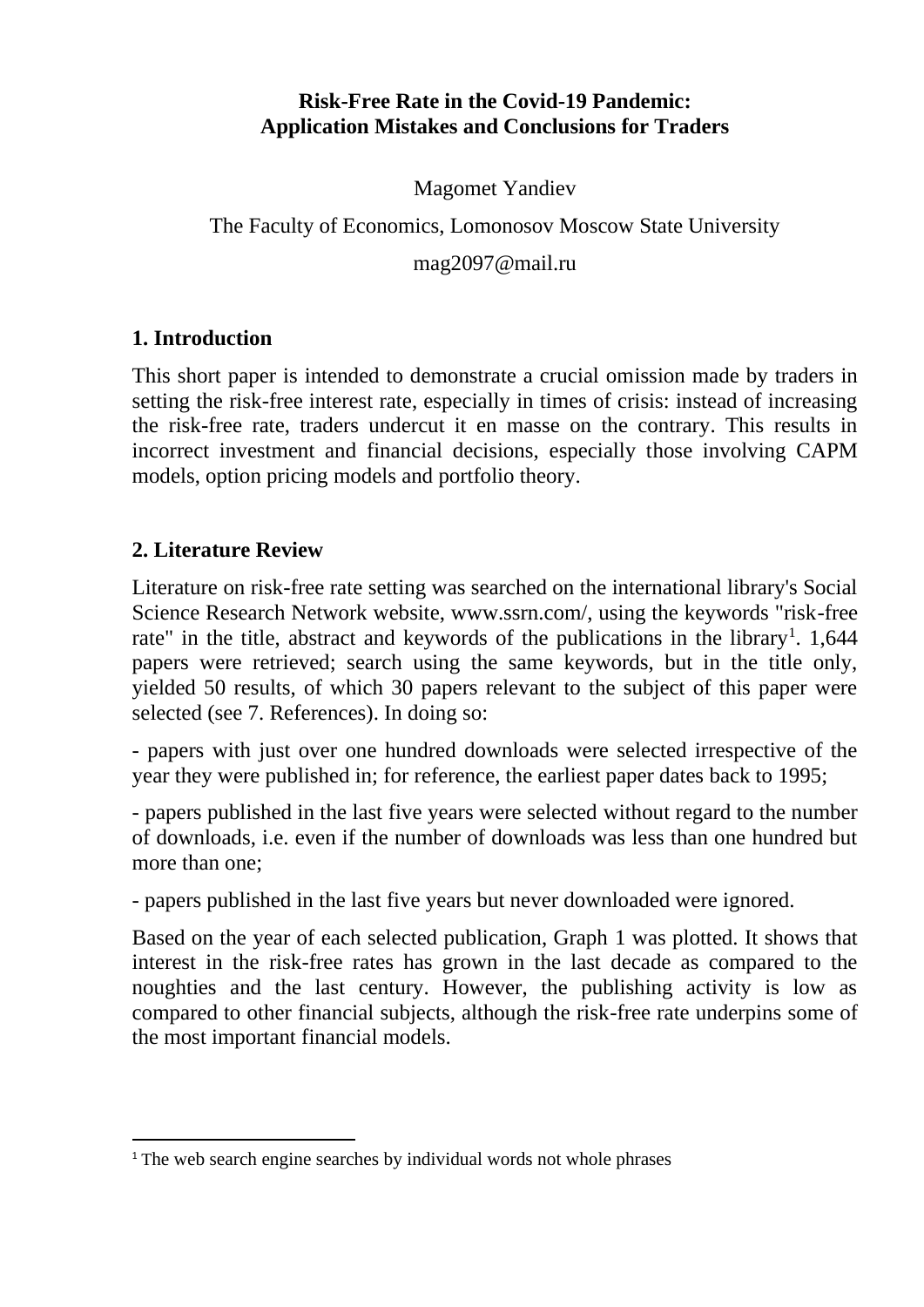

**Graph 1. Number of publications on the subject**

*Source*: references, author's calculations

It is conceivable that the financial crises of recent decades have somewhat intensified the scientific inquiry, in particular the role and impact of the risk-free interest rate on financial and economic parameters. The papers included in the list of references cover a wide range of areas, from macroeconomics to real estate. For example, it is argued that the inflation variability in the economic policy leads to reduction in the risk-free rate [28], and when the risk-free rate decreases, inflows into the US mutual funds become less sensitive to past returns [8]. Other papers explain the negative relation between corporate bond spreads and risk-free interest rates [24] and state that the treasuries interest rate is lower than the risk-free interest rate [16] – these calls into question the choice of risk-free interest rate based on the traditional rule that the lower the bond yield, the lower the risk. Paper [13] demonstrates that the lower the risk-free rate, the higher the demand for risky assets and [30] states that the correlation of share prices and risk-free rate is insignificant, and it sounds as if the risk-free rate changes as often as the share price. It is argued that the risk-free rate contains economic considerations that affect dividends [26] and that changes in the risk-free rate are a decisive factor in changes in the housing prices [21] - the latter demonstrates the cross-sectoral importance of the risk-free rate.

In an effort to expand the concept of the risk-free rate, to improve the accuracy of its application, and possibly facing the unexplained phenomena in the markets, scholars have introduced various interest rates, not always justified in my opinion. For instance, paper [2] analyses the "fixed" and "variable" risk-free interest rates, [9] the "implied", [11] the "normalised", [15] the "upper" and "lower" limits of the risk-free interest rate, [20] the "equilibrium", [21] the "real", [28] the symbiosis of the latter two - the "equilibrium real" and [25] the "global". Paper [18] introduces the term "volatility of the risk-free rate", which defies all logic: a risk-free asset cannot be volatile, while paper [1] uses the term "random changes" of the risk-free rate, which is also proved controversial, because the risk-free rate is determined not by the market to be able to "randomly change", but by the traders themselves, and besides, it seems to be a rather stable parameter.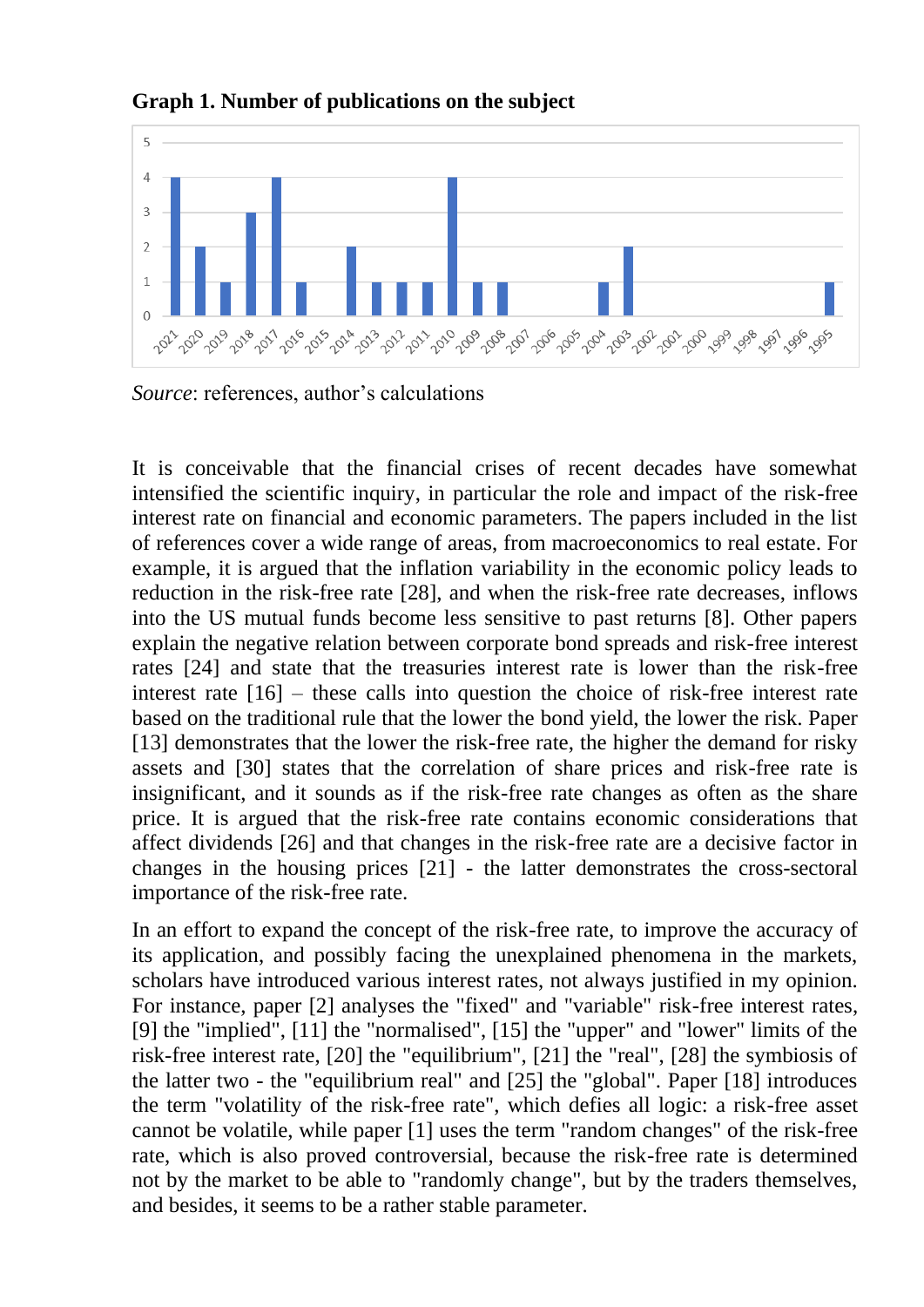Some papers emphasise that scholars and practitioners disagree about what appropriate source is to be chosen to set the risk-free rate [5], the source to determine the risk-free rate and even the concept of the risk-free rate are criticised [6]. These issues are apparently so relevant that they give rise to a deadly question: "what if there are no risk-free investments" [7]. The risk-free criterion is the absence of bond defaults. It is difficult for us to accept this approach, because there is no issuer, whether governmental or corporate, that would issue bonds allowing for its default (apart from a malicious intent). But then, most securities traded on the bond market could be considered risk-free.

Numerous different recommendations regarding the risk-free rate can be found in the academic literature. For example, paper [6] questions the choice of government returns as a source of risk-free returns and argues that exchange rates could be a good alternative to the risk-free rate. In [14], the risk-free interest rate is defined as the return on an infinitely diversified portfolio, but by no means as a parameter determined by expert methods. Paper [10] draws on the use of alternative risk-free rates with a focus on LIBOR. In [27] the calculation of risk-free rates for money instruments is also discussed, paying particular attention to situations where the maturity of money instruments does not coincide with the maturity of other assets studied. It is asserted in [22] that treasury bills reflect the risk-free rate better than long-term treasury securities, regardless of the investment horizon. It is acknowledged in [22] that scholars and practitioners tend to use short-term treasury bills or long-term treasury bonds as risk-free securities without empirical support.

Thus, the academic literature does not resolve the scientific uncertainties with respect to the risk-free rate issue.

### **3. The Whole Truth of the Risk-Free Rate**

.

An interesting feature of the risk-free interest rate<sup>2</sup> is that all financiers know of it, recognise its necessity, but apart from saying that it is a rate of a risk-free instrument return, there is little else they can add: there is an investment with guaranteed return that offers both firms and investors a "risk-free" option [7].

Nevertheless, let us take what has been said and expand it a little: the risk-free rate of return is the rate of return on an asset the standard deviation of which is zero. It follows that a risk-free instrument is any financial asset with zero volatility.

<sup>&</sup>lt;sup>2</sup> Short aside: science covers the subject studied in detail. In our study of the risk-free interest rate, it is logical to check whether it would be reasonable to introduce and apply the opposite term, "zero-yielding risk", and determine the relation between such terms. However, we have found no paper on this subject in the library. In practice, of course, all traders attempt to avoid taking a risk without reward, otherwise they will incur losses. And no matter what attempts they make, that is frequently the case in practice.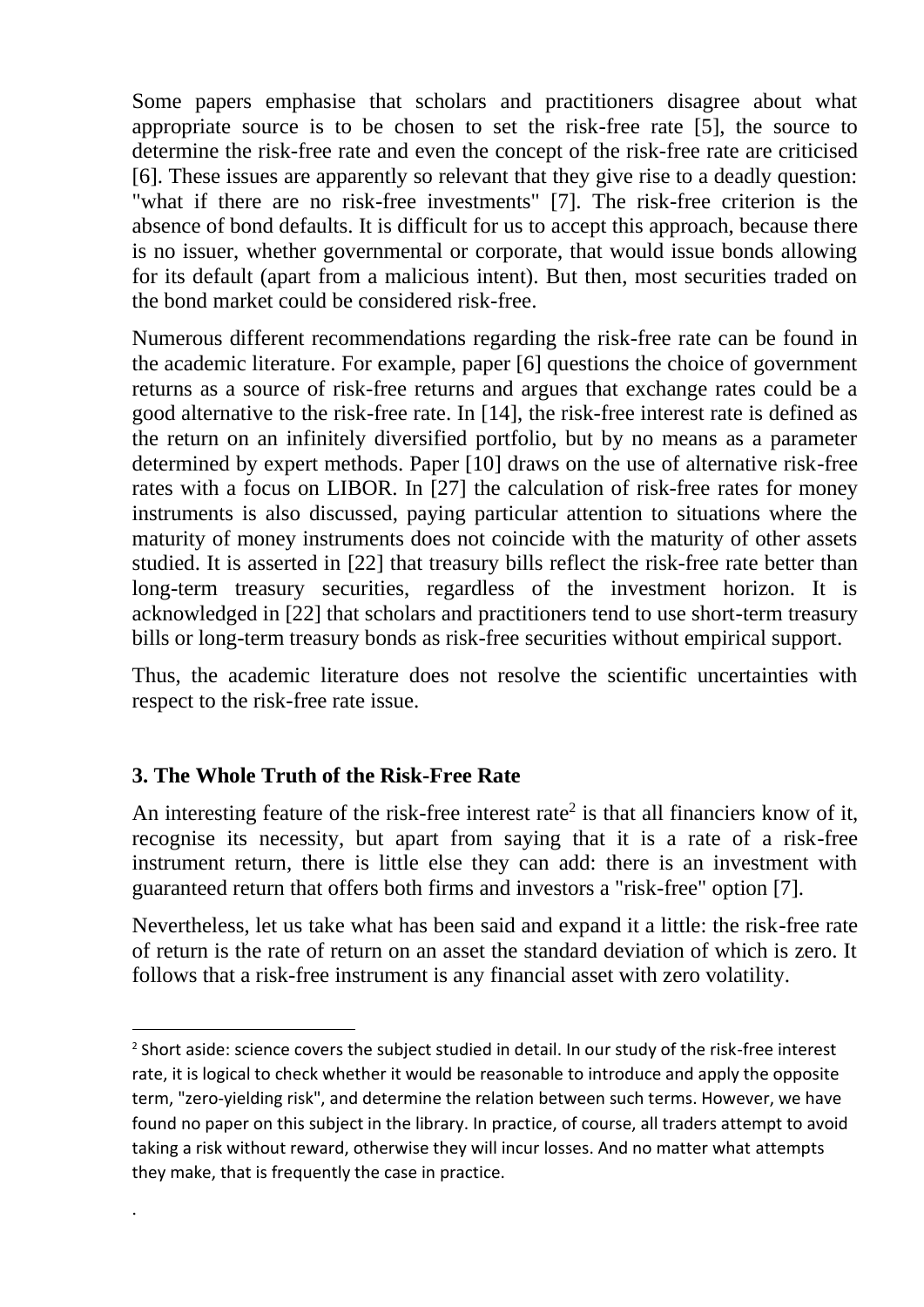Based on this, the following known sources used to determine the risk-free rate can be listed and new ones can be formulated.

**1. Government bonds**. A risk-free rate is most commonly chosen when using the return to maturity of government bonds. It is a low-cost, low-conflict and quick choice of the rate.

**2. Bank deposits.** Using the bank deposit rate is also popular because of its simplicity.

**3. Short-term loans on the interbank loan (IBL) market.** LIBOR can be used as a risk-free rate, but it is very controversial because the lending period in the interbank market is very short and does not allow the use of this rate for mediumand long term transactions.

**4. Constructor.** This is a calculation of the risk-free rate based on beliefs such as "The asset return is a sum of the risk-free return and the risk premium for investing in securities of that issuer" or "The risk-free return in Russia is a sum of the return on the US treasury securities plus the risk premium for investing in Russia" and similar. The risk-free rate thus obtained will be purely of an expert nature.

However, this list is not exhaustive. Two more sources can be added.

**5. Zero Beta shares.** Purely theoretically, there can be such share in the market whose Beta factor is zero or as close to zero as possible. According to the CAPM model, the expected return on an asset with zero Beta is equal to the risk-free rate. Moreover, such share can safely be considered risk-free because it is not volatile. Hence, a share with zero Beta is another source to determine the risk-free rate. It sounds almost fantastic, but nothing prevents us from using such shares in practice and they bring their owners a truly risk-free income.

**6. Arbitrage deals.** Arbitrage deals, popular on financial markets, are absolutely unfairly disregarded. Most speculators seek arbitrage opportunities and convert them into profit. There is no formal risk in such deals. A simple example: there are two exchanges, on which shares of the company are traded; on the first exchange they cost twice as much as on the second; then the speculator borrows shares and sells them on the first exchange and uses the proceeds to buy the same shares on the second exchange; the result: debt in shares, available shares to cover the debt and profit. Of course, arbitrage deals are not a financial asset, they are a series of deals with different assets, but in general the whole set of arbitrage manipulations looks, in the end, exactly like investing in one notional asset. Therefore, returns on arbitrage deals can rightly be regarded as risk-free.

Thus, we have six sources of setting a risk-free rate. Logically, out of the six options, the asset with the highest return should be chosen as a risk-free option. This is logical, because no one would choose an asset with a low return if there is an equal risk-free asset but with a higher return.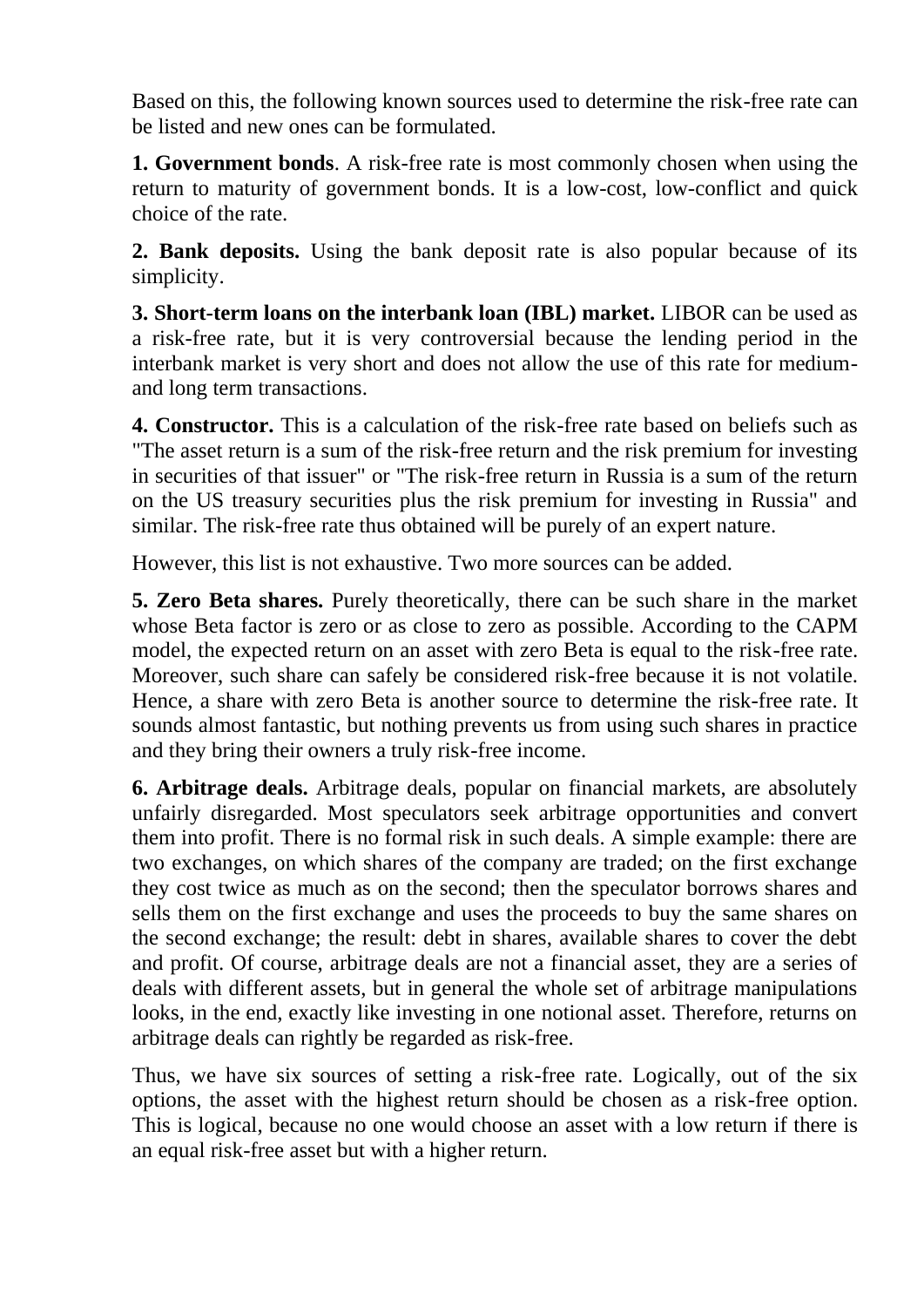However, this thesis should be rejected because financial institutions can operate simultaneously in different segments of financial markets and may have priorities in favour of one or another market. If any company conducts deals across segments evenly, then the arithmetic average of all six sources can be taken as a risk-free average. However, this is not the case in real life and different companies invest different volumes in different segments of financial markets. Therefore, the riskfree interest rate should be taken as a weighted average of all six sources for the volume of investment in a particular segment of the financial markets.

All of the above can be summarised as follows:

### $r0 = W1*r1 + W2*r2 + W3*r3 + W4*r4 + W5*r5 + W6*r6$  [1]

where:

r0 is a risk-free rate;

W<sub>1</sub>, r<sub>1</sub> is a share of funds invested in bonds in the total volume of deals; bond yield to maturity;

W2, r2 is a share of funds invested in bank deposits in the total volume of deals; return on bank deposits;

W<sub>3</sub>, r<sub>3</sub> is a share of funds invested in loans in the interbank loans market in the total volume of deals; return on interbank loans;

W4, r4 - the share and return are determined expertly, which entails, *inter alia*, adjusting expertly all the other parameters (W1-4, W6) downward;

W5, r5 is a share of funds invested in zero Beta shares in the total volume of deals; current return on such shares;

W6, r6 is a share of funds invested in arbitration in the total volume of deals; return on arbitrage deals.

Thus, each trader will have its own risk-free rate. It reflects the company's opportunities to generate a risk-free income. Some companies have more opportunities, and others have less, so each trader should use its own risk-free rate, and avoid focusing on certain general values, for example, the average national value.

Formula 1 shows that the current understanding of the risk-free interest rate (first four factors only) is incomplete and, therefore, the value of the risk-free rate actually used in practice is incorrect.

#### **4. Risk-Free Interest Rate in Crisis**

Incomplete understanding of the risk-free rate is clearly manifested in crises, for example, during the ongoing Covid-19 pandemic, we see a global decline in the risk-free interest rate [12].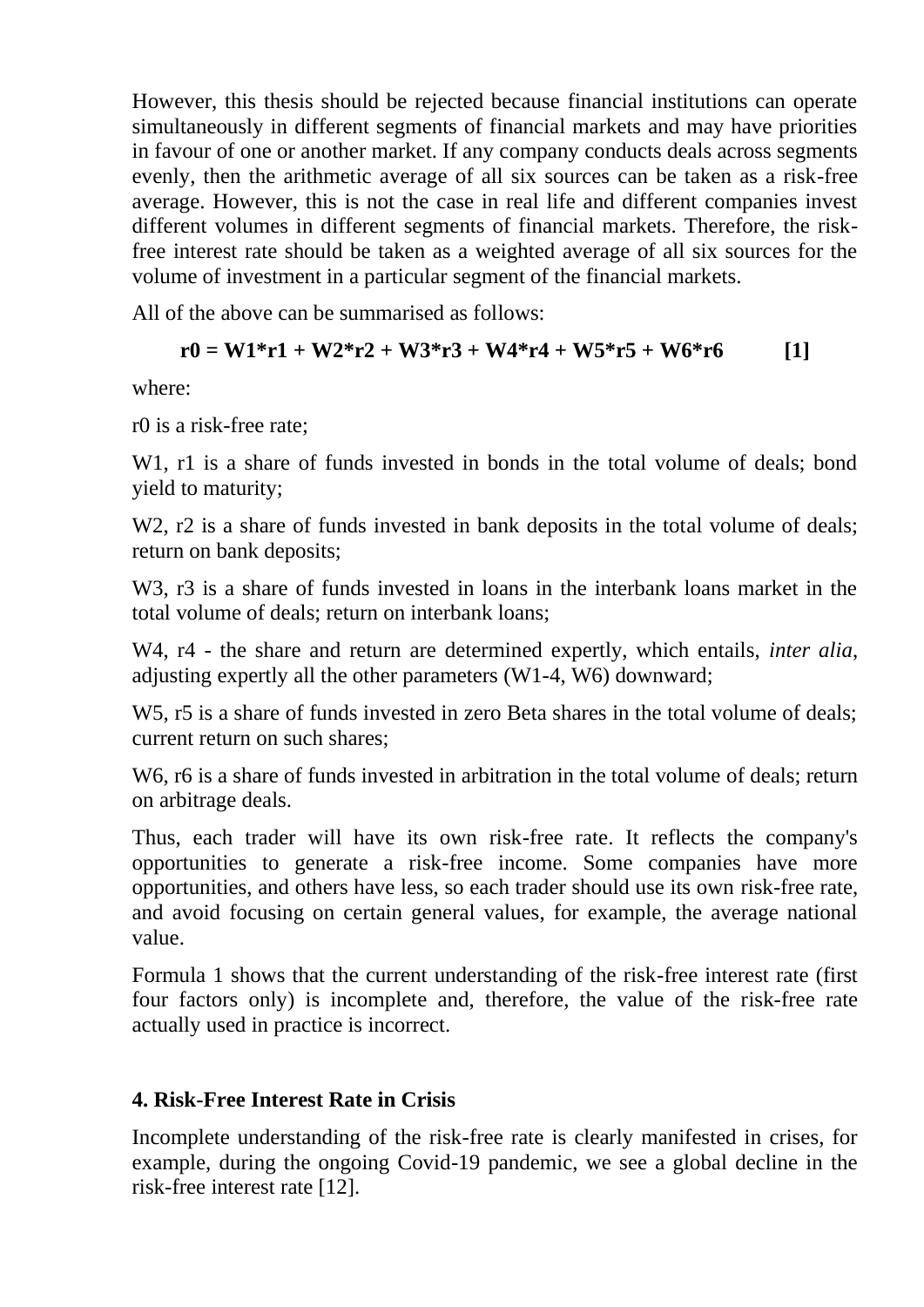Of course, the following weaknesses of the study should be noted [12]:

- the risk-free rate is calculated by all traders in different ways, there is no single international method, therefore, it is difficult to benchmark;

- the average country-wide rate is analysed, although the spread of values in each country is quite high; the largest range is demonstrated by Argentina: the risk-free rate used by local traders ranges from 5.5% to 47.8%.

Despite the criticism, the study [12] is practically the only academic source of information on the risk-free interest rate in the world. So, according to this study:

- 2021 vs. 2020: in most mainly developed countries (22 countries), the risk-free rate has decreased in 2021 vs. 2020;

- 2020 vs. 2019: the vast majority of countries (34 countries) saw a decrease in the risk-free rate in 2020 vs. 2019;

- 2019 vs. 2018: most countries (25 countries) experienced a decrease in the riskfree rate in 2019 vs. 2018;

- 2018 vs. 2015: 26 countries recorded an increase in the risk-free rate in 2018 vs. 2015.

So, the paper [12] shows that the risk-free rate has been mainly decreasing in the last three years. This contradicts Formula 1.

To prove the above, we will firstly analyse Formula 1 and for better illustration of the main idea will expertly establish the criteria to define weights of all components in the formula in relative sizes (see Table 1).

| Formula 1<br>components                                     | $W1*rl$ | $W2*r2$          | $W3*r3$                    | $W4*r4$                    | $W5* r5$                   | <b>W6*r6</b>               |
|-------------------------------------------------------------|---------|------------------|----------------------------|----------------------------|----------------------------|----------------------------|
| Component<br>contents                                       | bonds   | bank<br>deposits | <b>IBL</b> loans           | expertly                   | zero Beta                  | arbitrage<br>opportunities |
| Significance<br>οf<br>components<br>in normal<br>conditions | high    | average          | low                        | average                    | minimum                    | minimum                    |
| Significance<br>of<br>components<br>in crisis               | low     | low              | $\cdot$ $\cdot$<br>minimum | $\cdot$ $\cdot$<br>minimum | $\cdot$ $\cdot$<br>minimum | high                       |

**Table 1. Weight of Components in Formula 1**

*Source*: prepared by the author

The specified criteria allow us to determine approximate changes in the weights of the formula after the onset of crisis. Reasoning for proof: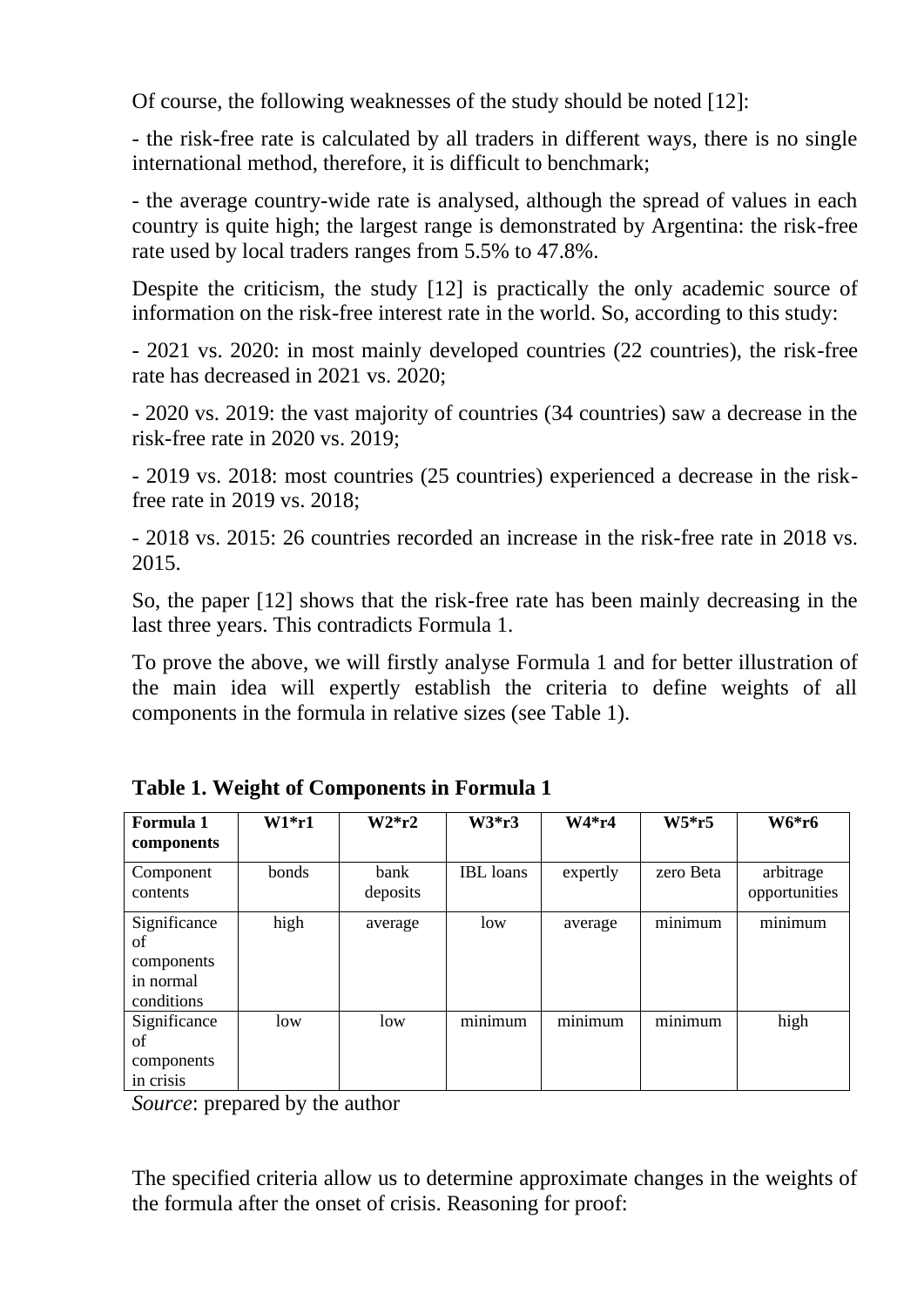- in crisis, some issuers incur losses and others earn additional profits;

- this fact forces traders to reconsider the current quotations offered by them in trading, portfolios, etc.;

- collective reinterpretation of quotations results in growing asset volatility;

- increased volatility creates many new arbitrage opportunities in financial markets that were previously impossible;

- traders increase their investments and even concentrate their resources in arbitrage deals.

Consequently, after the onset of crisis, the arbitrage deal factor in formula 1 will increase significantly and all other factors will no longer be important, which means that the risk-free rate will eventually grow.

Thus, accumulation of crisis phenomena should be accompanied by an increase in the weight of the risk-free interest rate, rather than a decrease as is the case with most countries now. Decrease in the risk-free rate has a negative impact on investment and financial decision-making, sets wrong benchmarks for business development and causes mistakes in the application of the risk-free rate.

# **5. Consequences of mistakes in applying the risk-free rate**

#### 5.1. In the CAPM model

Reducing the risk-free rate in times of crisis, as practised around the world and disputed by the author, causes the return on an asset determined by the CAPM model (with all other parameters remaining constant) to increase; although it should decrease. Under such conditions, the traders are forced to sell an asset rather than buy it, and vice versa. Consequently, the percentage of erroneous decisions in traders' activities increases.

#### 5.2. In portfolio theory

As we know, the portfolio theory recommends the inclusion of a risk-free asset in the portfolio in order to simplify the optimal portfolio determination. However, reducing the risk-free rate in times of crisis, as is practiced around the world and disputed by the author, leads to the traders incorrectly setting a weight of the riskfree instrument in the asset portfolio. The key point here is that the risk-free rate in crisis should actually increase and at some point the risk-free instrument line will become almost horizontal and, with an even larger increase in the risk-free asset, it will incline in the opposite direction (see Figure 1). But then a risk-free asset included in the securities portfolio will cease to be useful: the trader will be no longer able to control the portfolio risk and return; it will be a burden to the latter.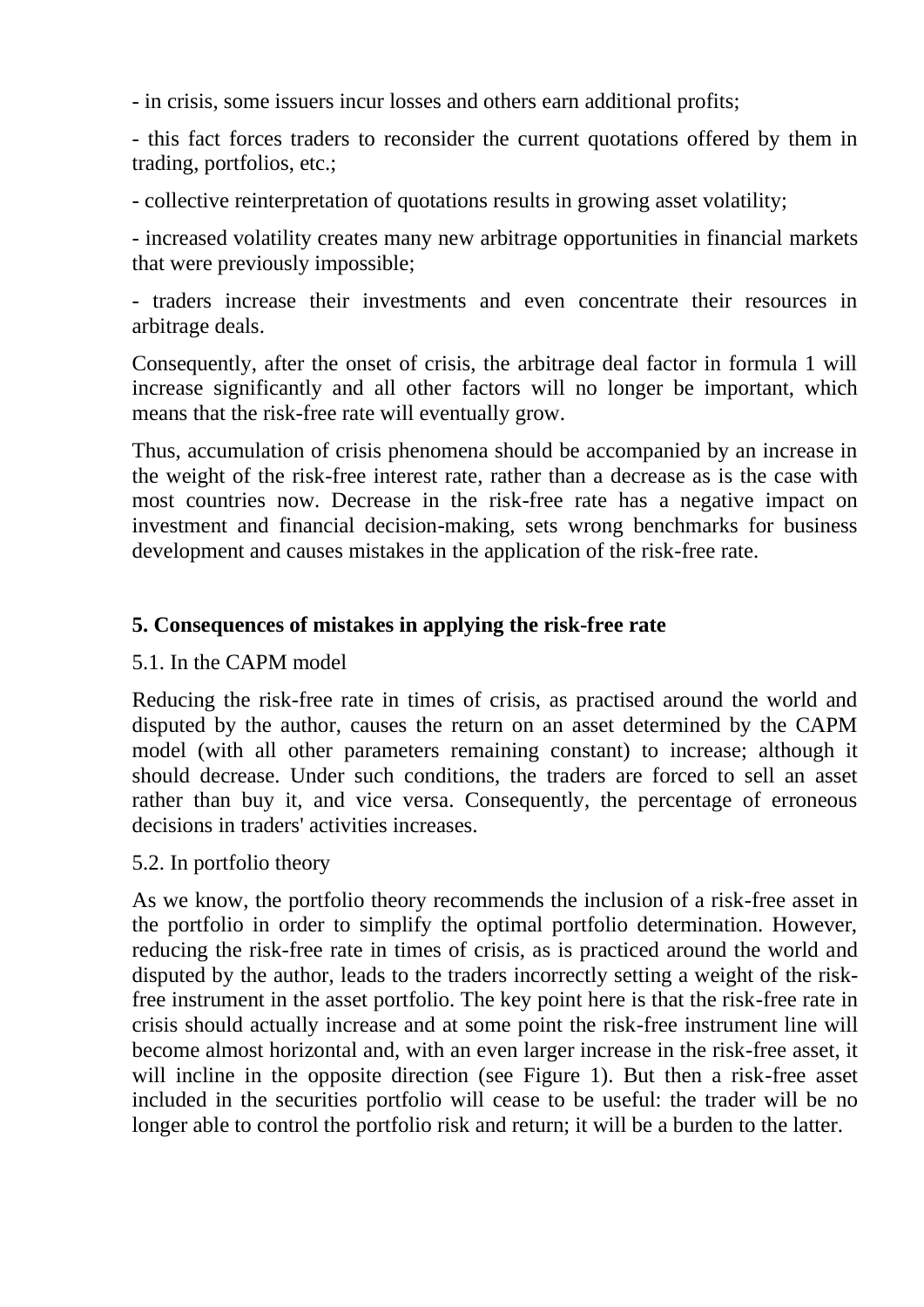**Figure 1:** New understanding of the risk-free rate in the portfolio theory in crisis.



*Source*: developed by the author

Figure 1 shows the line starting at R1, illustrating traditionally the application of the risk-free rate in the portfolio theory. When the value of the risk-free rate (point R2) increases, the slope of the tangent to the set of portfolios becomes flatter. A small increase in profitability is accompanied by a significant increase in risks. But the most interesting thing is observed when the risk-free rate rises significantly (point R3): the slope of the line changes and the tangent can only be drawn to the bottom of the graph, offering an obviously unprofitable solution, as higher returns can be obtained at the same level of risk. There is a clear inefficiency.

#### 5.3. In the option pricing model

With reduction in the risk-free rate in times of crisis, as is practiced around the world and disputed by the author, the Black-Scholes option pricing model, all things being equal, shows a price decrease, whereas the opposite should be the case. That is why mistakes are made in financial decisions.

### **6. Conclusions**

- 1. Formula 1 shows that the current understanding of the risk-free rate (first four factors from formula 1 only) is incomplete and that is why the risk-free rate used by traders is incorrect.
- 2. An increase in economic crisis phenomena should be accompanied by the growth in the risk-free rate.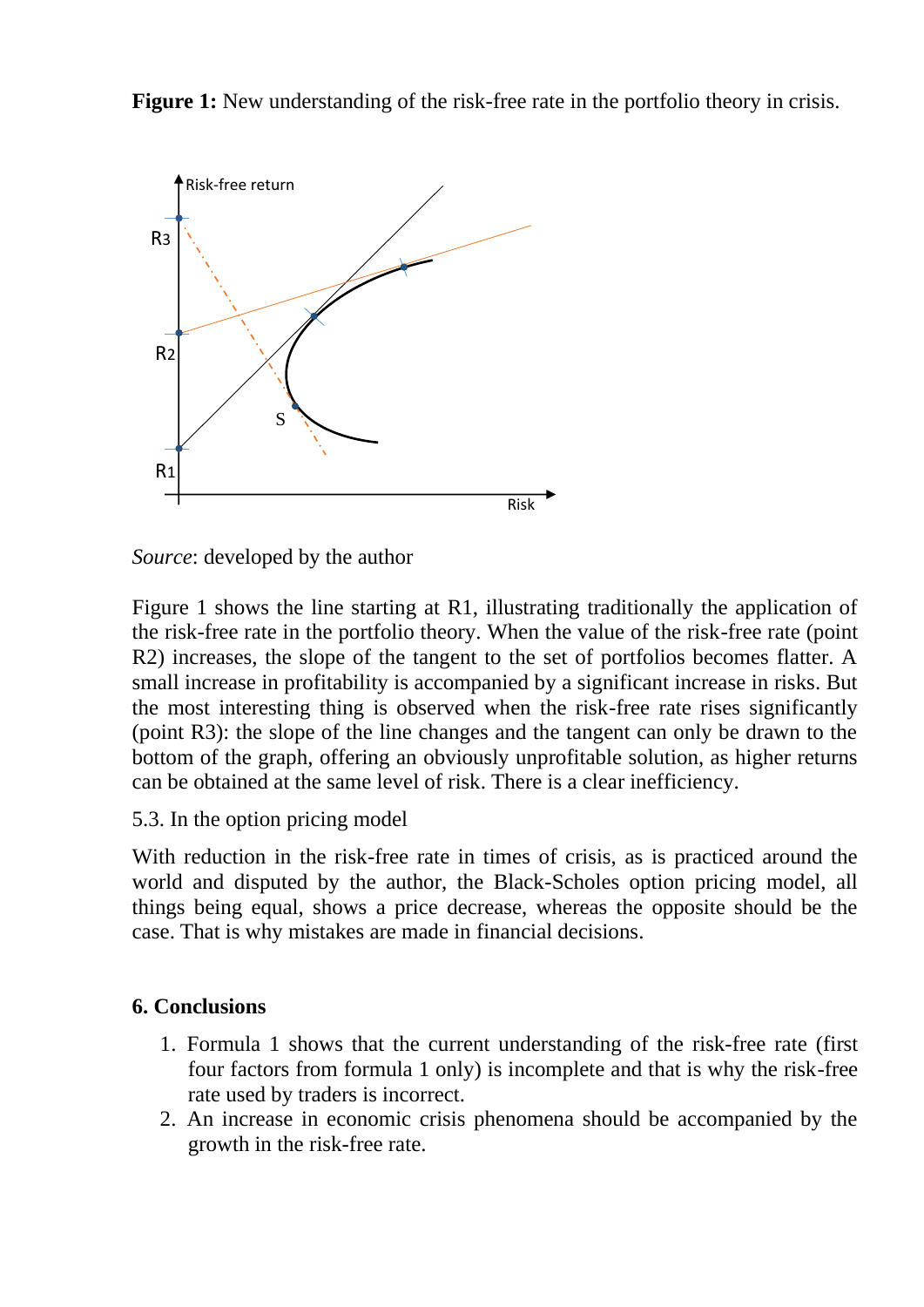- 3. The growth of the risk-free rate is somewhat limited. Once this limit has been reached, the application of the risk-free instrument to establish a securities portfolio will become inexpedient.
- 4. The risk-free rate can be set on the basis of the return of shares with zero Beta factor.
- 5. The risk-free rate can be set on the basis of the return on arbitrage deals.

## **7. References**

1. Barnard, Brian, Sovereign Credit Rating, Rating Migration, and the Risk-Free Rate: A Joint Markov Process and Random Walk Modelling of the Risk-Free Rate (September 8, 2017). Available at SSRN: https://ssrn.com/abstract=3034284

2. Bianconi, Marcelo and MacLachlan, Scott and Sammon, Marco, Implied Volatility and the Risk-Free Rate of Return in Options Markets. North American Journal of Economics and Finance, 31, 2015, https://ssrn.com/abstract=2386017

3. van Biljon, Andrew and Hassan, Shakill and Hassan, Shakill, The Equity Premium and Risk-Free Rate Puzzles in a Turbulent Economy: Evidence from 105 Years of Data from South Africa (February 16, 2010). Available at SSRN: https://ssrn.com/abstract=1553704 or http://dx.doi.org/10.2139/ssrn.1553704

4. Borri, Nicola and Ragusa, Giuseppe, Sensitivity, Moment Conditions, and the Risk-free Rate in Yogo (2006) (November 4, 2016). Critical Finance Review, Vol.6 No.2 2017, Available at SSRN: https://ssrn.com/abstract=2855792

5. Cannonier, Colin and Faulk, Greg and Smolira, Joe, The Impact of the Maturity and Source of the Risk-Free Rate in Equity Estimation Under the CAPM (August 3, 2014). Journal of Law and Financial Management, Vol. 13, No. 1, June 2014, pp. 30-37, Available at SSRN: https://ssrn.com/abstract=2475643

6. Dacorogna, Michel M. and Coulon, Jerome, The Risk-Free Rate: An Inescapable Concept? (2013). Available at SSRN: https://ssrn.com/abstract=2730595

7. Damodaran, Aswath, Into the Abyss: What If Nothing is Risk Free? (July 23, 2010). Available at SSRN: https://ssrn.com/abstract=1648164

8. De Jesus, Miguel, The Risk-free Rate and the Sensitivity of Mutual Fund Flows to Past Performance (2021). Available at SSRN: https://ssrn.com/abstract=3408429

9. Dokuchaev, Nikolai, Properties of Implied Volatility and Risk-Free Rate for Market Models with Risk-Neutral Valuation (July 18, 2004). Available at SSRN: https://ssrn.com/abstract=565783 or http://dx.doi.org/10.2139/ssrn.565783

10. Falco, Veronica and Bianchetti, Marco and Cherubini, Umberto, Moving from IBORs to Alternative Risk Free Rates (December 31, 2020). Available at SSRN: https://ssrn.com/abstract=3757940 or http://dx.doi.org/10.2139/ssrn.3757940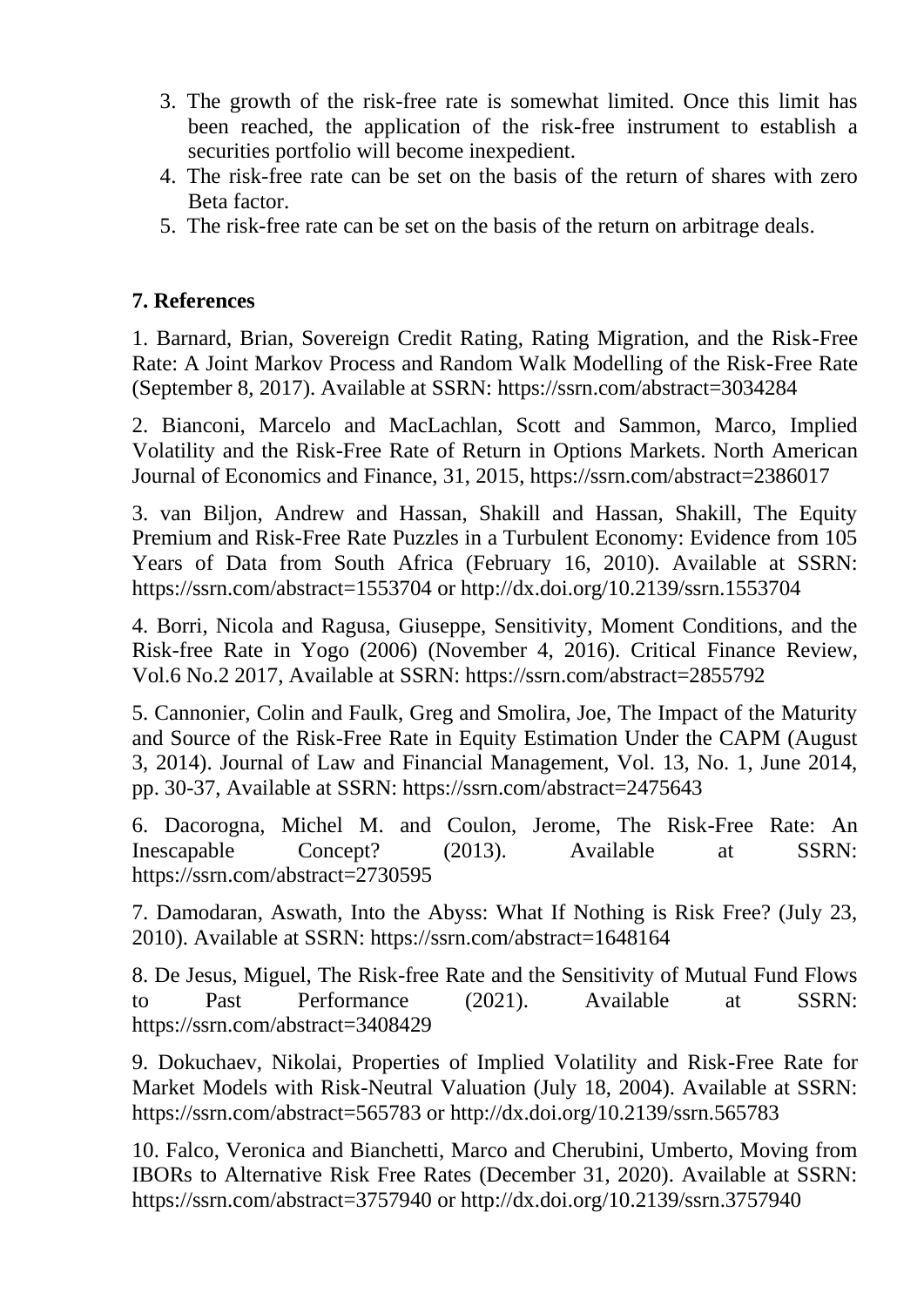11. Fernandez, Pablo, 'Normalized' Risk-Free Rate: Fiction or Science Fiction? (October 10, 2020). Available at SSRN: https://ssrn.com/abstract=3708863

12. Fernandez, Pablo and banuls, sofia and Fernandez Acin, Pablo, Survey: Market Risk Premium and Risk-Free Rate used for 88 countries in 2021 (June 6, 2021). IESE Business School Working Paper, Available at SSRN: https://ssrn.com/abstract=3861152 or http://dx.doi.org/10.2139/ssrn.3861152

13. Ganzach, Yoav and Wohl, Avi, A Behavioral Theory of the Effect of the Risk-Free Rate on the Demand for Risky Assets (June 1, 2018). Forthcoming, Journal of Behavioral and Experimental Economics, Available at SSRN: https://ssrn.com/abstract=3206174

14. Gremm, Martin, Global Gauge Symmetries, Risk-Free Portfolios, and the Risk-Free Rate (May 9, 2016). Available at SSRN: https://ssrn.com/abstract=2777814

15. Hara, Chiaki and Kajii, Atsushi, On the Range of the Risk-Free Interest Rate in Incomplete Markets (November 2003). Available at SSRN: https://ssrn.com/abstract=494582 or http://dx.doi.org/10.2139/ssrn.494582

16. Hui, Cho-Hoi and Lo, Chi-Fai and Fung, Chin-To, Dynamics of Market Anomalies and Measurement Errors of Risk-Free Interest Rates (June 7, 2017). Available at SSRN: https://ssrn.com/abstract=2934769

17. Jorgensen, Peter Lochte, An Analysis of the Solvency II Regulatory Framework's Smith-Wilson Model for the Term Structure of Risk-Free Interest Rates (August 10, 2018). Journal of Banking and Finance, Vol. 97, 2018, Available at SSRN: https://ssrn.com/abstract=3018432 or http://dx.doi.org/10.2139/ssrn.3018432

18. Ma, Jun, Is There a Structural Break in the Risk Free Interest Rate Dynamics? (February 5, 2008). Available at SSRN: https://ssrn.com/abstract=889681

19. Mayordomo, Sergio and Pena, Juan Ignacio and Schwartz, Eduardo S. and Schwartz, Eduardo S., Towards a Common European Monetary Union Risk Free Rate (March 12, 2010). Available at SSRN: https://ssrn.com/abstract=1569675

20. Menkveld, Albert J. and Sarkar, Asani and van der Wel, Michel, Customer Order Flow, Intermediaries, and Discovery of the Equilibrium Risk-free Rate (March 9, 2011). Journal of Financial and Quantitative Analysis (JFQA), 17, 821- 849, EFA 2007 Ljubljana Meetings Paper, FRB of New York Staff Report No. 307, Available at SSRN: https://ssrn.com/abstract=966059/

21. Miles, David Kenneth and Monro, Victoria, UK House Prices and Three Decades of Decline in the Risk-Free Real Interest Rate (December 20, 2019). Bank of England Working Paper No. 837, December 2019, Available at SSRN: https://ssrn.com/abstract=3508653 or http://dx.doi.org/10.2139/ssrn.3508653